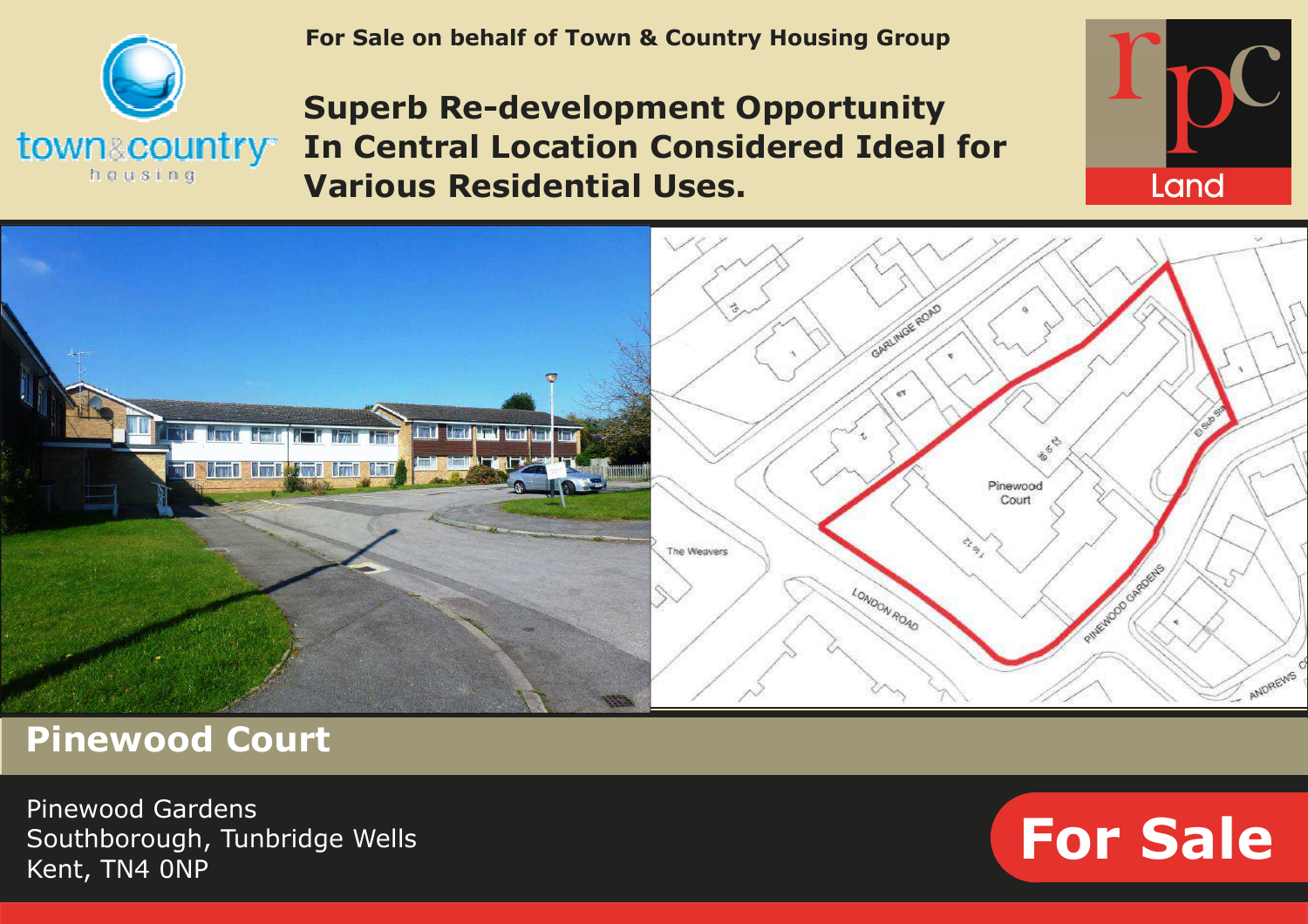#### **Site Description**

The site roughly rectangular in shape extends to approximately 0.45 hectare (1.1 acres). It is generally flat and has a frontage to London Road of approximately 55m and a return frontage to Pinewood Gardens of approximately 78m. Currently the site is occupied by residential units which have now been de-commissioned by the owners. The existing buildings are of 1950s style 2 storey brick construction and considered unworthy of conversion. There is an area of hard standing for car parking and amenity space.

#### Location

The site is situated in a convenient central location within easy walking distance of local shops, St. Peter's Church, cricket ground, beautiful Southborough Common and other facilies. There are frequent bus services to surrounding areas. Southborough lies roughly equidistant between Royal Tunbridge Wells and Tonbridge town centres. Tunbridge Wells is renowned as a famous Spa Town and provides a host of excellent shopping facilities, schools and sporting facilities together with the historic Pantiles tourist attraction.

Tonbridge provides good shopping facilies, together with excellent schools, churches and sporting facilities.

Both towns have main line stations to London with Tonbridge service being approximately 45 minutes to London Charing Cross.

The A21 junction is approx. 2 miles south of the site providing excellent road **Communication to London and the M25. Cricket Ground in Southborough <b>Cricket Ground in Southborough Cricket Ground in Southborough** 



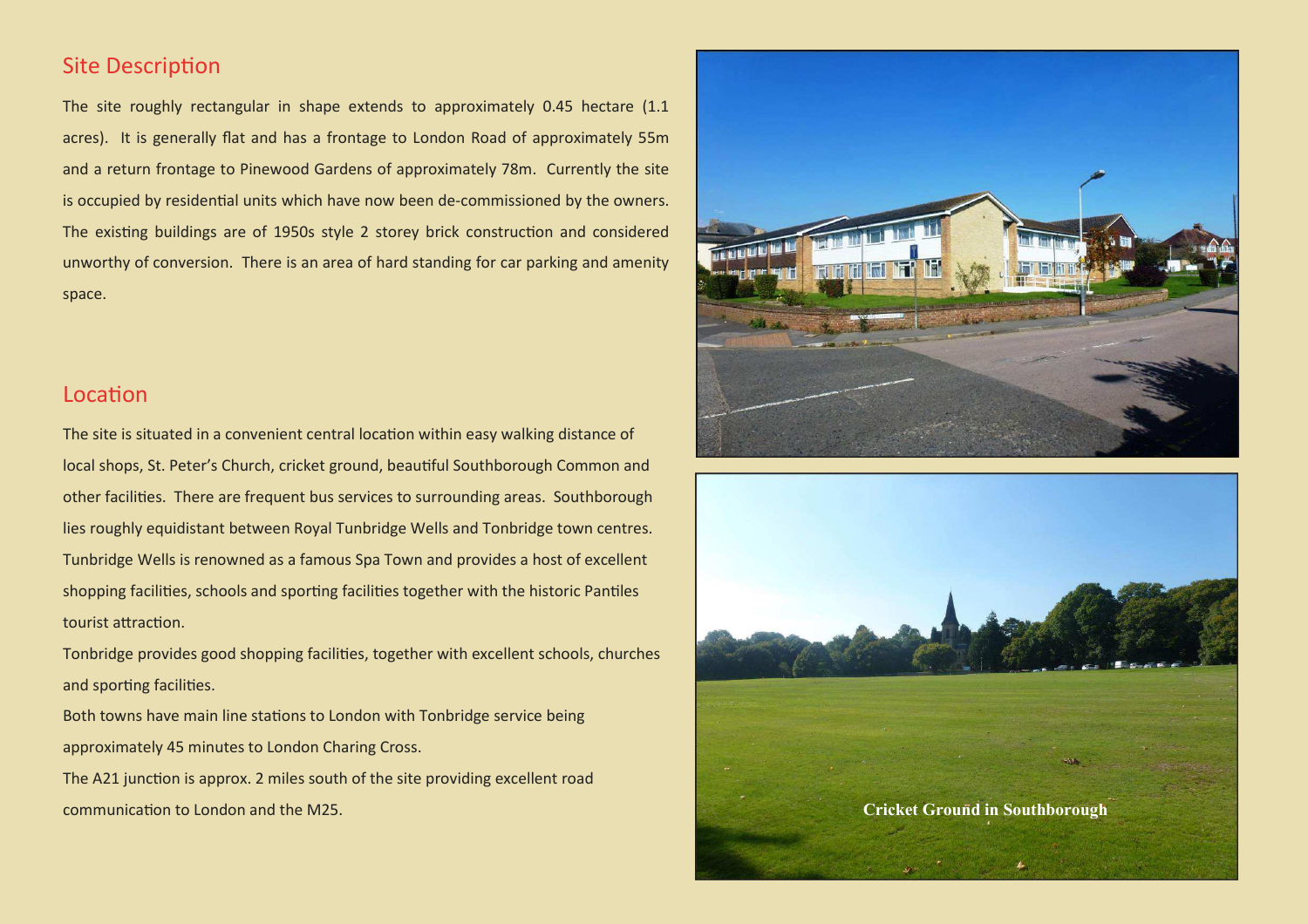# Planning

The site is situated in a predominantly residential area and is currently occupied by a de-commissioned care home. It is considered the site is suitable for a variety of other uses, particularly residential (subject to any necessary planning consents required).

Any interested parties should make their own enquiries with the local planning authority below:

Tunbridge Wells Borough Council Mount Pleasant Road Royal Tunbridge Wells Kent Tel: 01892 526121

# **Services**

We understand all main services are available to the site but intending purchasers should make their own enquiries with the relevant statutory authorities to ensure availability and capacity.

#### **Tenure**

The site is available Freehold with vacant possession on completion.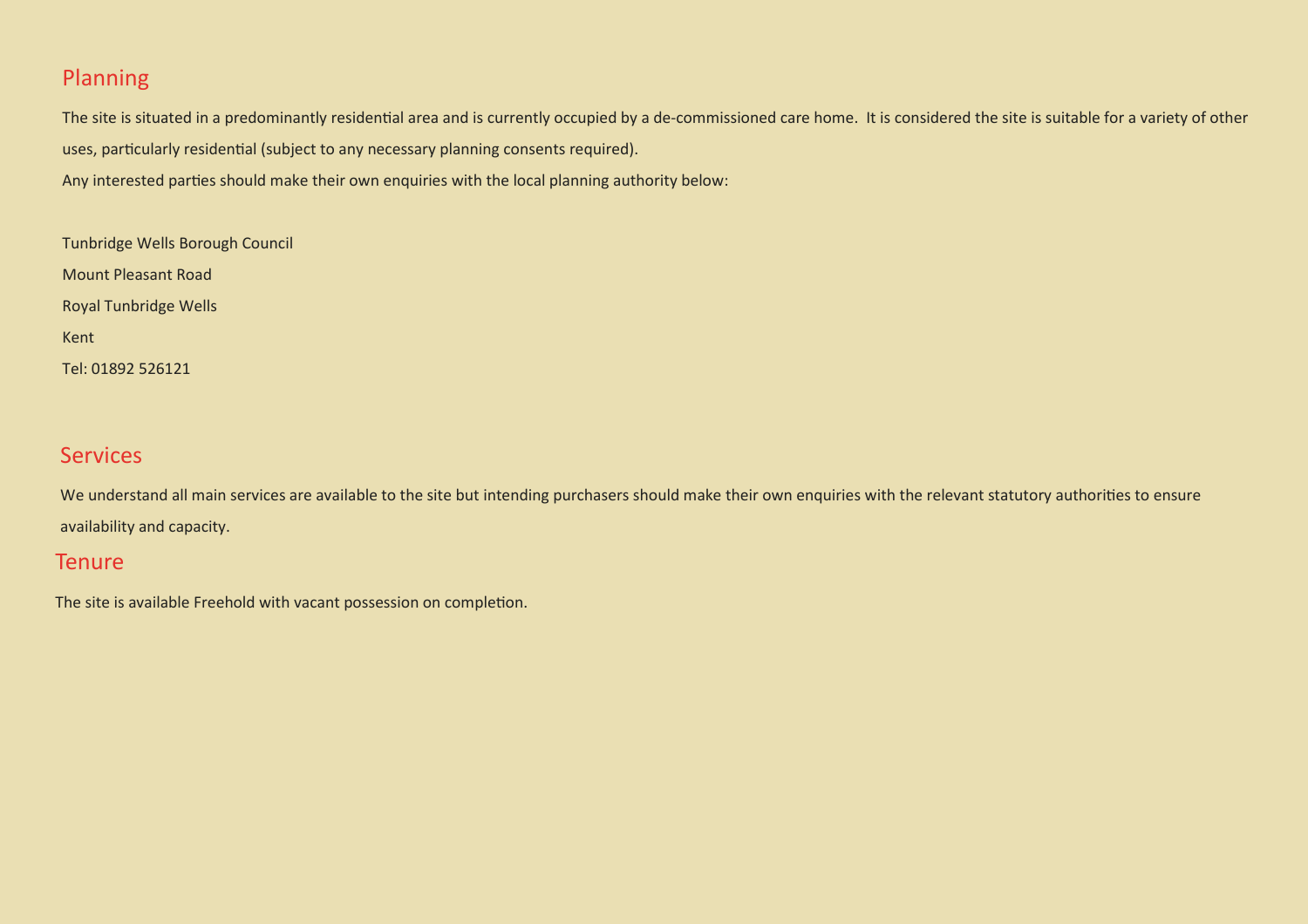# Method of Sale

Unconditional/Conditional Offers are invited for the Freehold by way of Informal Tender subject to contract.

All offers must be submitted in writing to RPC Land and New Homes, Tonbridge Office marked for the attention of P. Randall by no later than Thursday 17th November 2016 and should contain the following information:-

- 1) Confirmation whether the bid is conditional or unconditional.
- 2) Should the offer be conditional then full details of the conditions, it is the vendor's preference to enter into a contract conditional only on planning consent being granted.
- 3) Price offered for the Freehold interest with full details of timings for payments and any overage.
- 4) Full details of the proposed scheme including any drawings and schedule of accommodation.
- 5) Details of any abnormal costs taken into account which may include inter alia Section 106 contributions, archaeology costs, contamination costs, demolition costs, service infrastructure costs, etc.
- 6) Confirmation that funding is available to purchase the site and that full Board approval has been obtained to make the offer.
- 7) Full details of technical and other due diligence you would wish to undertake prior to exchanging contracts and the length of me ancipated to complete this process.
- 8) Timescale for exchange of contracts and completion, if conditional please provide details of the length of contract you would be seeking.

Town and Country Housing Group will consider all proposals on their merit and following receipt of offers they may decide to interview a shortlist of offers' in order to discuss their proposals in more detail.

Town and Country Housing group will assess any bids received on the following criteria:

- 1) Financial Offer.
- 2) The likelihood of securing an early planning permission (for bids received on a subject to planning basis).
- 3) It is important for bids to provide sufficient information to allow the vendors to carry out a meaningful assessment.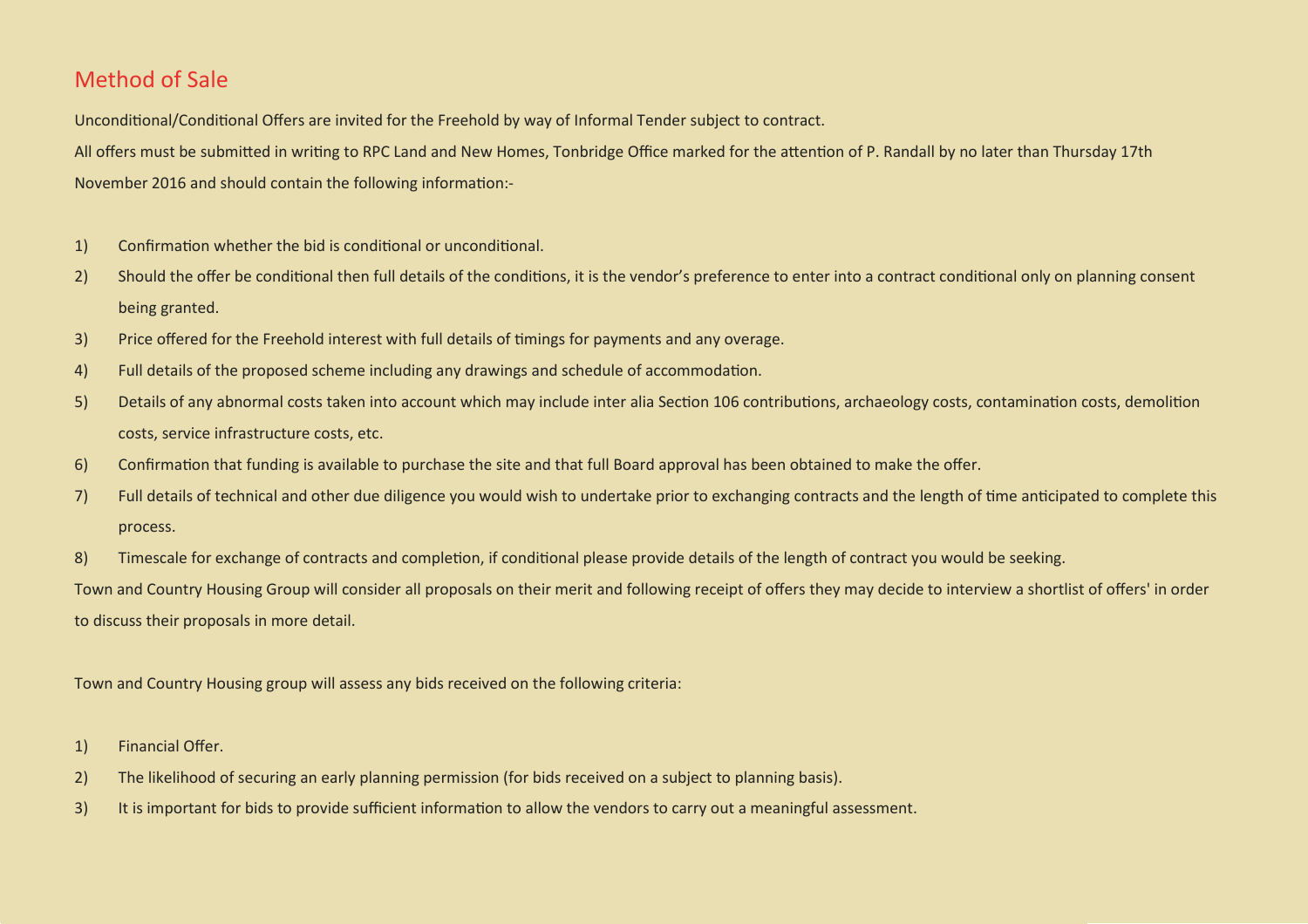# Important Notes

- 1) No offer will be considered after the due bid date.
- 2) The vendor reserves the right not to accept the highest or indeed any bids made for the site.

# Viewing

The site may be viewed externally at anytime during day light hours but only by prior appointment with the vendors sole agents RPC Land & New Homes should an internal inspection be required.

There will be two open days to be held on Monday 17th October between the hours of 11.00am and 3.00pm and one on Tuesday 25th October between thehours of 11am and 1pm.